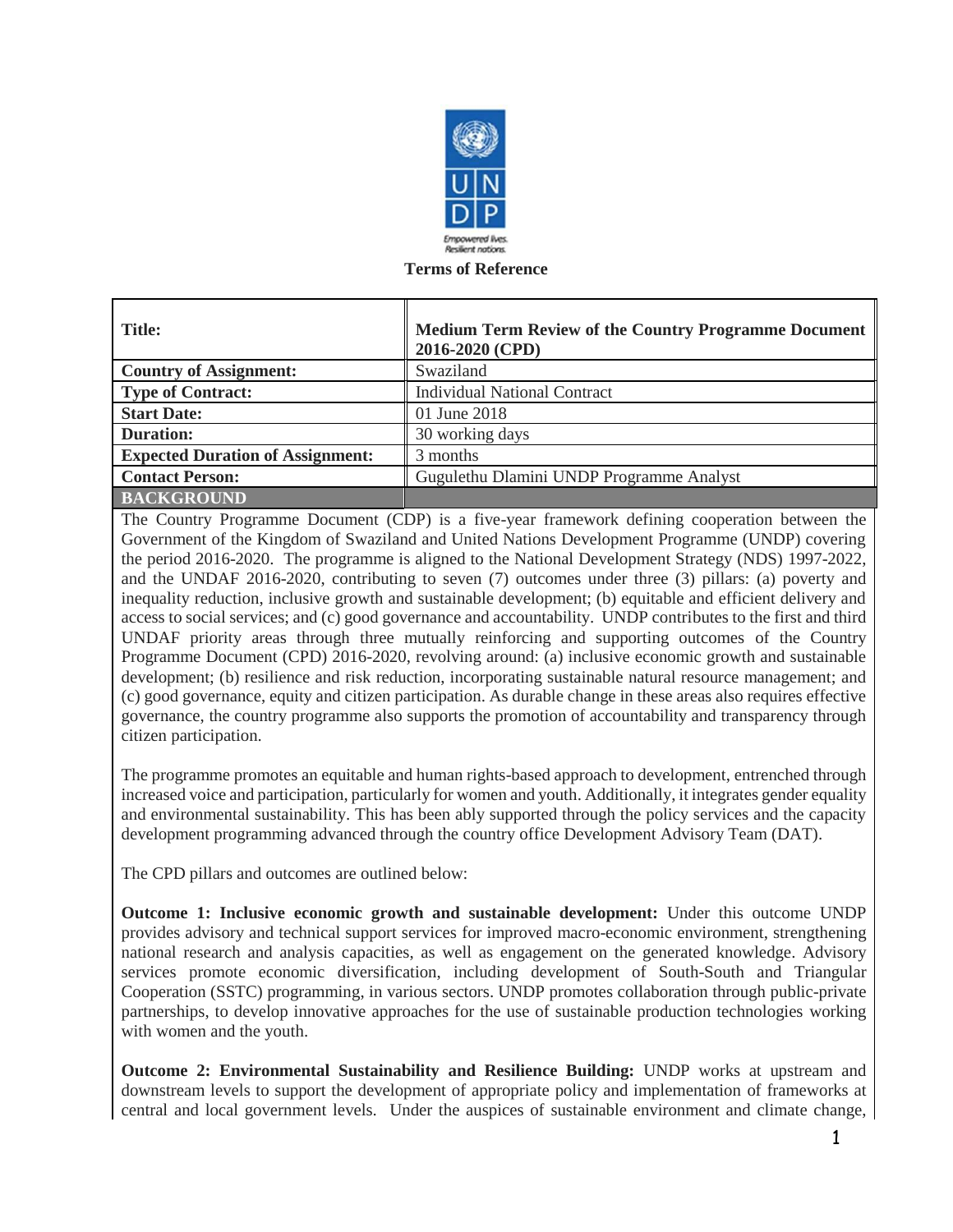UNDP focuses on sustainable use of natural resources and climate adaptation, including conservation of biodiversity and national ecosystems. Through local-level piloting, there is development of new partnership mechanisms and capacities for community-led initiatives leading to job creation and sustainable livelihoods. At upstream level, UNDP supports the development of conducive legislative and policy frameworks as well as aid the mainstreaming of sustainable development, particularly land-use planning and reporting on international obligations. Synergies are promoted through promoting the establishment of micro and small enterprises on biodiversity management and eco-tourism.

**Outcome 3: Good governance, equity and citizen participation**: UNDP supports improved access to and use of quality public services by the poor, women-headed households, youth, persons living with a disability and those living with HIV and AIDS, and the elderly. UNDP focuses on: strengthening national anticorruption efforts; harmonizing national laws with the Constitution and international standards; strengthening civil society advocacy and watchdog functions; and decentralization through strengthening public accountability of key institutions and promoting citizen participation in policy- and decision-making at central and regional levels. Additionally, UNDP supports the Government of Swaziland in achieving the following indicative outputs: 1) improved accountability and participation in key institutions and systems that deliver public service at national and local levels; 2) Parliament and related institution's capacity to develop legislation and policies in line with the National Constitution and International Instruments and Conventions the country is signatory to; 3) Civil Society strengthened to engage in constructive dialogue and advocacy for promotion of human rights, transparency, public accountability and other international agreements.

According to CPD 2016-2020 Evaluation Plan, the CPD performance supports the nationally prioritized activities. The review will also focus on key outcomes: (i) research agenda and knowledge management, (ii) public services and citizen voice and participation, and (iii) sustainable environment and resilience across the three (3) portfolios of the CPD. UNDP seeks the technical services of a consultant to conduct a mid-term review of the CPD 2016-2020 for the Swaziland country office (CO), in this regard.

#### **OBJECTIVES**

The purpose of this outcome-level evaluation is to establish the CPD 2016-2020 performance. The assessment will review UNDP for policy reform and capacity building that will ensure sustainable development for the people of Swaziland.

Specific evaluation objectives are:

- 1. To determine the relevance of the programme under the three CPD pillars and whether the initial assumptions and transformational change remained relevant in the duration of the programme implementation;
- 2. To assess the effectiveness in terms of progress made towards agreed results and identify the factors that influenced achievement of results;
- 3. To assess the efficiency of programme/project management (including managerial arrangements, partnerships and co-ordination mechanisms);
- 4. To identify the unintended outcomes as well as sustainability of the results; and
- 5. To identify best practices and lessons learned for UNDP and partners and provide actionable recommendations for future projects.

#### **TASKS**

The outcome evaluations will cover the period 2016-2017 and will involve the following activities:

- 1. Assess the effectiveness of the CPD 206-2020 programme strategy implementation.
- 2. Review the programme design, and assumptions made during programmes development process.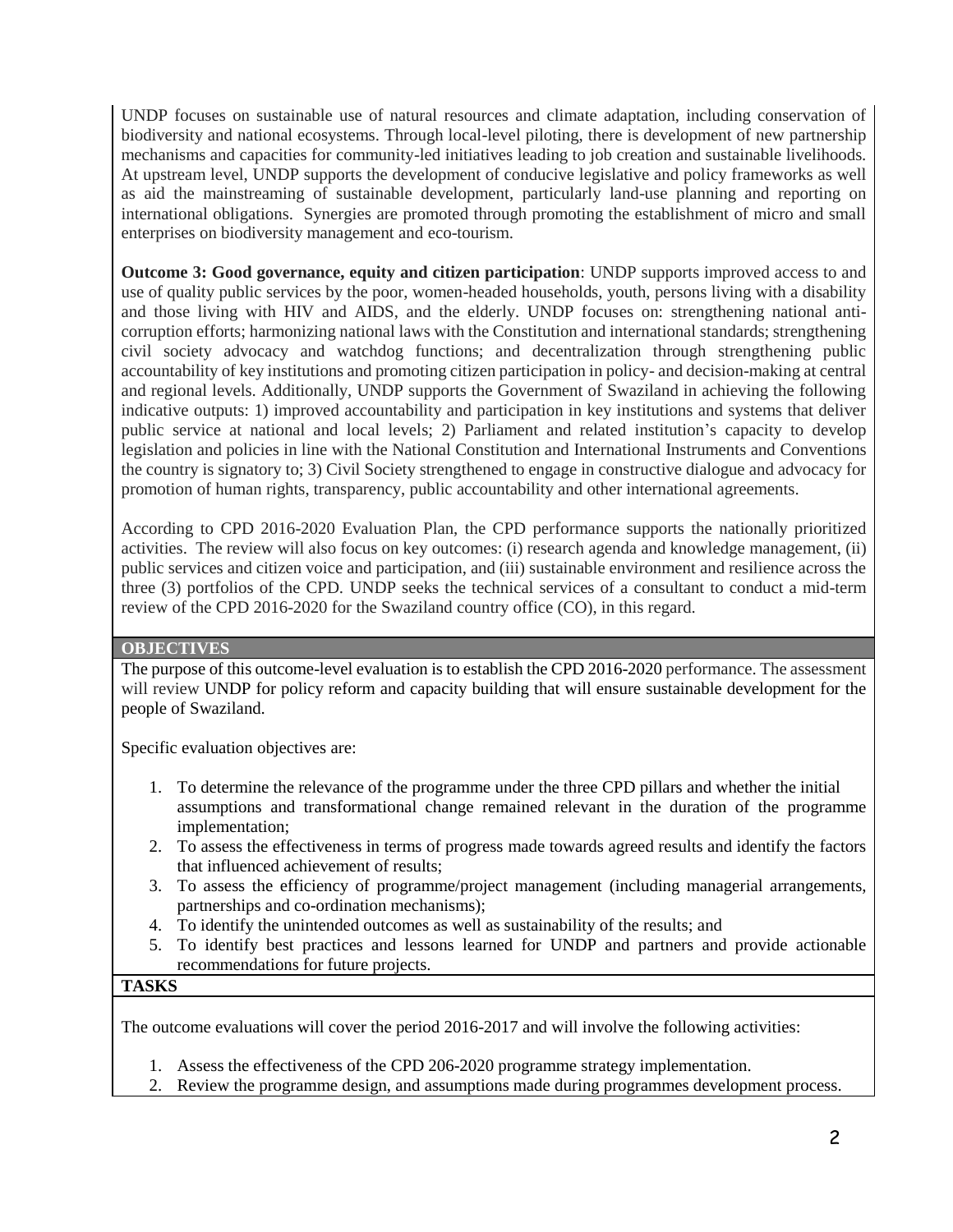- 3. Assess whether the programmes results are on track along policy and capacity building, and cross cutting issues of gender and human rights have been addressed.
- 4. Assess whether the programmes implementation strategy has been optimum and recommend areas for improvement and learning.
- 5. Assess the synergy with other UN and Development Partners programs implemented under the CPD and suggest ways of creating effective collaboration in future undertaking.
- 6. Analyse the linkage of results to overall UNDAF/CPD results framework including the relevance of the indicators set.
- 7. Assess the coordination, partnership arrangements, institutional strengthening, beneficiary participation.
- 8. Review the transformational programming research and knowledge translation between policy and capacity development interventions.
- 9. Recommend areas of growth for policy impact and capacity development including injection of innovative programming.

## **IMPACT OF RESULTS**

The review is being undertaken at the mid-point of implementation and will pave the way for improved delivery for the remaining duration and propose amendments (if any) are required in design, implementation arrangements and/or institutional linkages in order to effectively and sustainably contribute to the livelihood improvement in the target areas.

### **EVALUATION QUESTIONS AND CRITERIA**

The evaluation should to the highest extent possible provide responses to the following research questions:

- Is the programme on track towards achieving the stated outputs?
- What progress has been made towards achievement of outcome results?
- What factors have contributed to achieving or not achieving intended outputs and outcomes?
- Has the UNDP partnership strategy been appropriate and effective?
- What factors contributed to effectiveness or ineffectiveness of programme implementation?

The appraisal will seek to address the following:

**Relevance:** review the consistency of activities and targets with national and local development programmes and national development challenges, and the need for intended beneficiaries. Review the CDP against the UNDAF framework and nation development priorities.

**Effectiveness**: assess the way the intended outcome targets were achieved thus far, measuring its effectiveness in meeting the intended targets and the extent possible - an assessment of cause and effect, and judging the extent to which observable changes be attributed to project activities.

**Efficiency**: assess how financial/resources (funds, expertise and time) were used to achieve results.

**Sustainability:** assess the extent to which the benefits of the results will continue beyond the support provided. This will include assessing the extent to which national capacity has been built and can be sustained.

### **DELIVERABLES**

**Deliverables:**

The assignment will crystallize to the following deliverables: